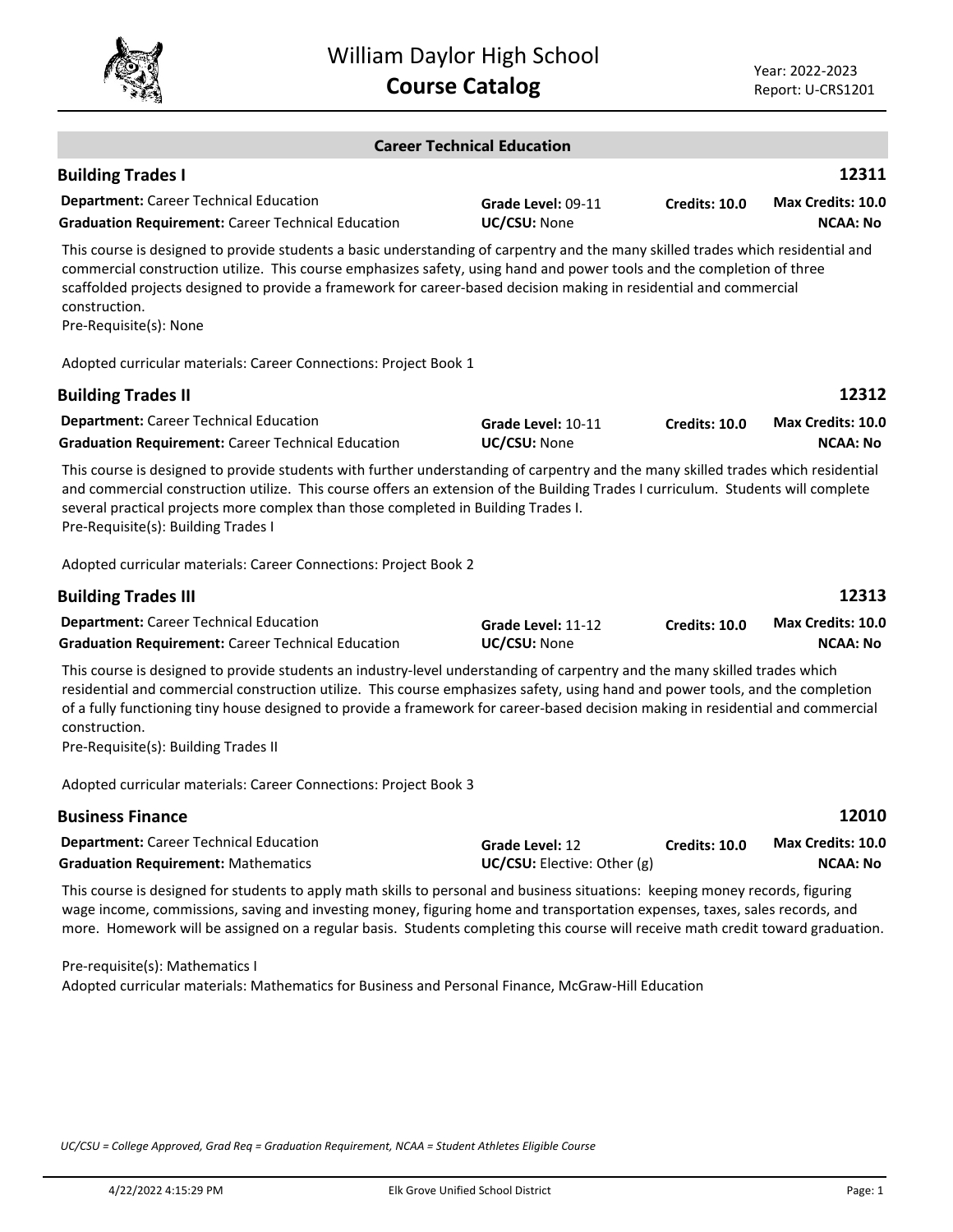# **Careers with Children**

**Department:** Career Technical Education **Graduation Requirement:** Career Technical Education **UC/CSU:** None

**Grade Level:** 11-12

**Credits: 20.0 NCAA: No Max Credits: 20.0**

This course, open to all EGUSD students, trains preschool teachers and elementary instructional aides. Students practice guidance, lesson planning and presentation, age appropriate activities and classroom management. Following pre-training, students work with a training site teacher and children to practice skills and explore classroom teaching as a career. Course qualifies students for Early Childhood Education units at local community college and alternative teacher qualification for preschool programs. Community internships may include placement in preschools, daycare centers, infant centers, elementary schools, licensed family daycare homes, and recreational settings.

Adopted curricular materials: Working with Young Children, Eighth Edition, Goodheart/Willcox

| <b>Department:</b> Career Technical Education         | Grade Level: 09-12              | Credits: 5.0 | <b>Max Credits: 5.0</b> |
|-------------------------------------------------------|---------------------------------|--------------|-------------------------|
| <b>Graduation Requirement: Computer Technology</b>    | $UC/CSU:$ Elective: Other $(g)$ |              | <b>NCAA: No</b>         |
| <b>Graduation Requirement: Technology Proficiency</b> |                                 |              |                         |

This is an introductory course providing students with general knowledge on how computers work, computer terminology, and the impact of computers on society and work environment. Students will explore digital safety and citizenship, keyboarding, word processing software, spreadsheet software, database software, programming, email, and the Internet. This course satisfies the EGUSD Technology Proficiency graduation requirement.

Adopted curricular materials: Discovering Computers & Microsoft Office 365 OFFICE 2016, A Fundamental Combined Approach, Cengage Learning

| <b>Digital Art/Graphic Design Production</b>          |                                           |               | 12143                    |
|-------------------------------------------------------|-------------------------------------------|---------------|--------------------------|
| <b>Department:</b> Career Technical Education         | Grade Level: 09-10                        | Credits: 10.0 | <b>Max Credits: 10.0</b> |
| <b>Graduation Requirement: Visual/Performing Arts</b> | <b>UC/CSU:</b> Visual/Performing Arts (f) |               | NCAA: No                 |

This course allows students to study and practice several areas of contemporary graphic production and illustration with a strong emphasis on computer-generated art and graphics. This course is intended for art students who can work at an independent and mature level. Students will work with current software, hardware and graphic technologies and will learn about career opportunities in the graphic arts. Basic computer use and operation, as well as the basic elements of art and the principles of design, will be studied. In addition, art history, art appreciation, art criticism and judgment will be included in the course of study. Students are strongly recommended to complete Art I and Computer Technology prior to the class. Adopted curricular materials: Communication Through Graphic Design, Davis Publishing

| <b>Parenting and Child Development</b>                    |                     |                      | 12410                    |
|-----------------------------------------------------------|---------------------|----------------------|--------------------------|
| <b>Department:</b> Career Technical Education             | Grade Level: 09-12  | <b>Credits: 10.0</b> | <b>Max Credits: 10.0</b> |
| <b>Graduation Requirement: Career Technical Education</b> | <b>UC/CSU:</b> None |                      | NCAA: No                 |

This course emphasizes the development of the child from conception through adolescence. Emphasis is on the child's physical, social, emotional, and intellectual development, including special units about child abuse and neglect, discipline, safety, and disabled children. Through observation, study, and activities students will learn to apply the theories and concepts taught. Students are expected to participate in class on a daily basis and to attend one or more off-campus observations and/or field trips.

Adopted curricular materials: The Developing Child, Goodhard-Wilcock

*UC/CSU = College Approved, Grad Req = Graduation Requirement, NCAA = Student Athletes Eligible Course*



**12111**

**12606**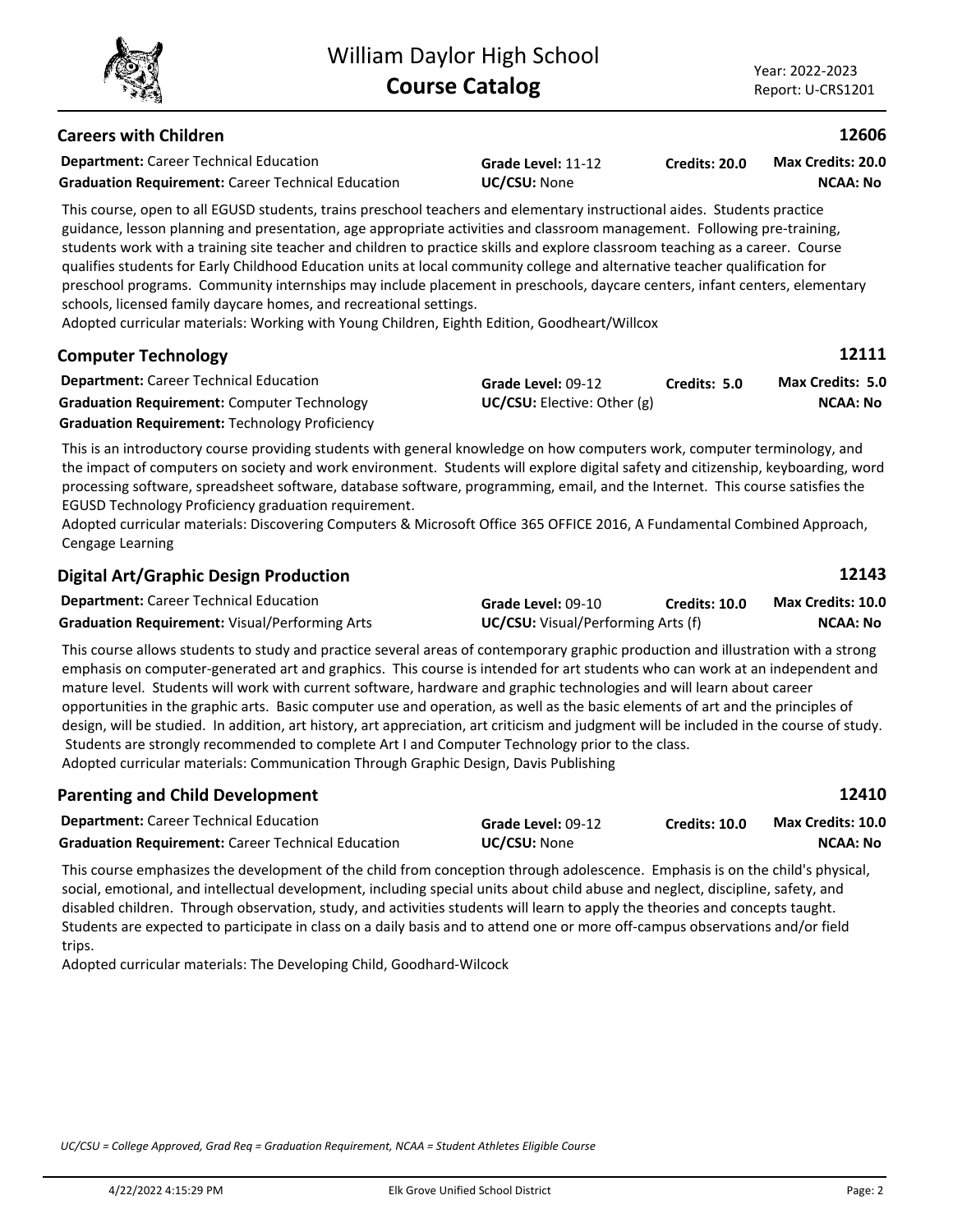

|                                                                                                                                                                                                                                                                                                                                                                                                                                                                                                                                                                                                                                                                                                                                                                                                                                                                                                                                                                                                                                      | <b>Electives</b>                   |               |                                             |
|--------------------------------------------------------------------------------------------------------------------------------------------------------------------------------------------------------------------------------------------------------------------------------------------------------------------------------------------------------------------------------------------------------------------------------------------------------------------------------------------------------------------------------------------------------------------------------------------------------------------------------------------------------------------------------------------------------------------------------------------------------------------------------------------------------------------------------------------------------------------------------------------------------------------------------------------------------------------------------------------------------------------------------------|------------------------------------|---------------|---------------------------------------------|
| <b>Advocacy Multiple Grade Levels</b>                                                                                                                                                                                                                                                                                                                                                                                                                                                                                                                                                                                                                                                                                                                                                                                                                                                                                                                                                                                                |                                    |               | 14013                                       |
| <b>Department: Electives</b><br><b>Graduation Requirement: Electives</b>                                                                                                                                                                                                                                                                                                                                                                                                                                                                                                                                                                                                                                                                                                                                                                                                                                                                                                                                                             | Grade Level: 09-12<br>UC/CSU: None | Credits: 0.0  | <b>Max Credits: 0.0</b><br><b>NCAA: No</b>  |
| This course is designed to provide students with personalized academic guidance along with a connection between the student,<br>teacher, counselor, and the school. Students will learn study skills that can be applied across disciplines and will receive basic<br>academic guidance each year from their assigned advocacy teacher. This course is Pass/No Pass.<br>Adopted curricular materials: No textbook assigned                                                                                                                                                                                                                                                                                                                                                                                                                                                                                                                                                                                                           |                                    |               |                                             |
| <b>College and Career Seminar</b>                                                                                                                                                                                                                                                                                                                                                                                                                                                                                                                                                                                                                                                                                                                                                                                                                                                                                                                                                                                                    |                                    |               | 07535                                       |
| <b>Department: Electives</b><br><b>Graduation Requirement: Electives</b>                                                                                                                                                                                                                                                                                                                                                                                                                                                                                                                                                                                                                                                                                                                                                                                                                                                                                                                                                             | Grade Level: 10-12<br>UC/CSU: None | Credits: 5.0  | Max Credits: 5.0<br><b>NCAA: No</b>         |
| In this course, students will revisit their ten-year education and career plan that was initially developed in the Focus on College<br>and Career course during ninth grade. Students will conduct career research including careers in high-demand as well as STEM-<br>related careers and will explore post-secondary options by examining the costs associated with post-secondary education,<br>admissions requirements, majors and minors, and the types of post-secondary degrees that are available. Students will also learn<br>about financial aid and scholarship opportunities. Students will edit their ten-year education and career plan by further<br>developing their post-secondary timeline and fine tuning transferable skills that will better prepare them for post-secondary<br>success. This course earns elective credit.<br>Pre-requisite(s): Focus on College and Career with a grade of C or better<br>Adopted curricular materials: Get Focused, Stay Focused, Modules 1, 2, and 3, Academic Innovations |                                    |               |                                             |
| Office Assistant                                                                                                                                                                                                                                                                                                                                                                                                                                                                                                                                                                                                                                                                                                                                                                                                                                                                                                                                                                                                                     |                                    |               | 07508                                       |
| <b>Department: Electives</b><br><b>Graduation Requirement: Electives</b>                                                                                                                                                                                                                                                                                                                                                                                                                                                                                                                                                                                                                                                                                                                                                                                                                                                                                                                                                             | Grade Level: 11-12<br>UC/CSU: None | Credits: 5.0  | Max Credits: 10.0<br><b>NCAA: No</b>        |
| This course introduces students to various tasks assigned under supervision of school personnel. The location of the work and the<br>type of work vary and may include office work, library work, instructional support, etc. Counselors will apprise interested<br>students of the types of aides courses offered at the school site. Juniors and seniors may be student aides for one or two<br>semesters. No more than a total of ten credits of student aide may be used toward graduation. Student aides will be selected<br>from among those who submitted applications with their course selection forms. Applications are available from the counseling<br>secretary. This course is Pass/No Pass. This course may be repeated for a maximum of 10 credits.<br>Pre-requisite(s): 2.5 grade point average, good attendance, and completed aide application<br>Adopted curricular materials: No textbook assigned                                                                                                              |                                    |               |                                             |
| <b>Student Leadership Development</b>                                                                                                                                                                                                                                                                                                                                                                                                                                                                                                                                                                                                                                                                                                                                                                                                                                                                                                                                                                                                |                                    |               | 07511                                       |
| <b>Department: Electives</b><br><b>Graduation Requirement: Electives</b>                                                                                                                                                                                                                                                                                                                                                                                                                                                                                                                                                                                                                                                                                                                                                                                                                                                                                                                                                             | Grade Level: 09-12<br>UC/CSU: None | Credits: 10.0 | <b>Max Credits: 10.0</b><br><b>NCAA: No</b> |
| This year-long course focuses on the development of interpersonal and interpersonal leadership skills. Effective oral and written                                                                                                                                                                                                                                                                                                                                                                                                                                                                                                                                                                                                                                                                                                                                                                                                                                                                                                    |                                    |               |                                             |

communication will be studied with an emphasis on identifying and implementing effective leadership strategies. Skills such as time management, stress management, positive role modeling, effective group interactions and group facilitation skills will also be emphasized.

Adopted curricular materials: No textbook assigned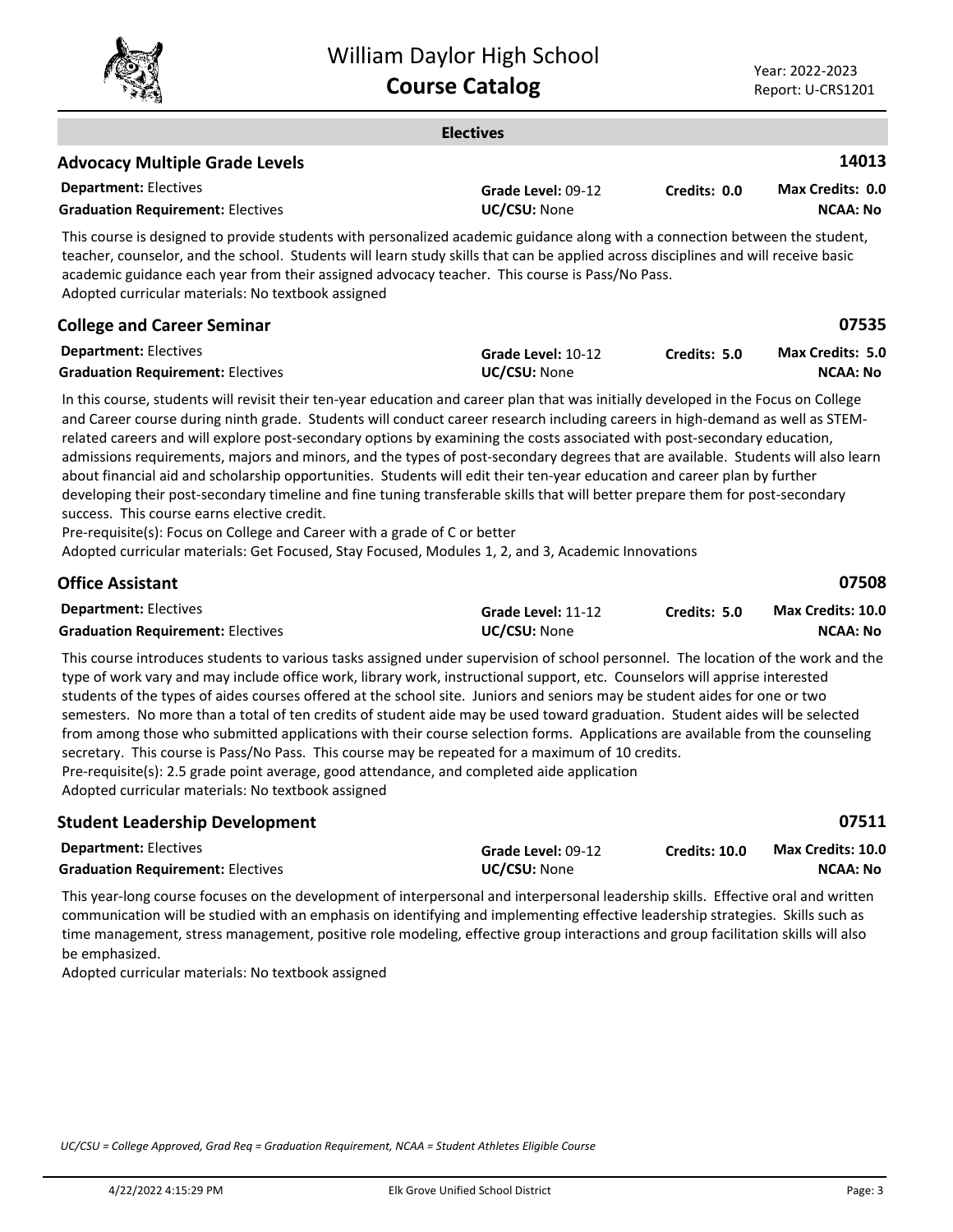|                                                                                                                                                                                                                                                                                                                                                                                                                                                                                                                                                                                                                                                                                                           | <b>William Daylor High School</b><br><b>Course Catalog</b> |              | Year: 2022-2023<br>Report: U-CRS1201       |
|-----------------------------------------------------------------------------------------------------------------------------------------------------------------------------------------------------------------------------------------------------------------------------------------------------------------------------------------------------------------------------------------------------------------------------------------------------------------------------------------------------------------------------------------------------------------------------------------------------------------------------------------------------------------------------------------------------------|------------------------------------------------------------|--------------|--------------------------------------------|
| <b>Study Skills</b>                                                                                                                                                                                                                                                                                                                                                                                                                                                                                                                                                                                                                                                                                       |                                                            |              | 07552                                      |
| <b>Department: Electives</b><br><b>Graduation Requirement: Electives</b>                                                                                                                                                                                                                                                                                                                                                                                                                                                                                                                                                                                                                                  | Grade Level: 09-12<br>UC/CSU: None                         | Credits: 5.0 | <b>Max Credits: 5.0</b><br><b>NCAA: No</b> |
| This course is designed to teach, develop, and support the study and technical skills which will support students' successful<br>completion of enrolled courses of study. Content will include time and materials management, comprehension techniques such<br>as note-taking, test preparation, and test-taking skills.<br>Adopted curricular materials: No textbook assigned                                                                                                                                                                                                                                                                                                                            |                                                            |              |                                            |
| <b>Teacher Assistant</b>                                                                                                                                                                                                                                                                                                                                                                                                                                                                                                                                                                                                                                                                                  |                                                            |              | 07509                                      |
| <b>Department: Electives</b><br><b>Graduation Requirement: Electives</b>                                                                                                                                                                                                                                                                                                                                                                                                                                                                                                                                                                                                                                  | Grade Level: 11-12<br>UC/CSU: None                         | Credits: 5.0 | Max Credits: 10.0<br><b>NCAA: No</b>       |
| This course introduces students to various tasks assigned under supervision of a certificated teacher. Juniors and seniors may be<br>a teacher assistant for one or two semesters; however, no more than ten credits of this course may be used toward graduation.<br>Teacher assistants will be selected from among those who submit applications during the course selection process. Please see the<br>Counseling department for application information. This course is Pass/No Pass. This course may be repeated for a maximum of<br>10 credits.<br>Pre-requisite(s): 2.5 grade point average, good attendance, and completed aide application<br>Adopted curricular materials: No textbook assigned |                                                            |              |                                            |
| <b>Wood Shop</b>                                                                                                                                                                                                                                                                                                                                                                                                                                                                                                                                                                                                                                                                                          |                                                            |              | 07559                                      |
| <b>Department: Electives</b><br><b>Graduation Requirement: Electives</b>                                                                                                                                                                                                                                                                                                                                                                                                                                                                                                                                                                                                                                  | Grade Level: 09-12<br>UC/CSU: None                         | Credits: 5.0 | Max Credits: 5.0<br><b>NCAA: No</b>        |
| This course provides students an opportunity to experience working with wood. Students will master the safe use of both hand<br>and power tools and complete a number of construction projects throughout the course.                                                                                                                                                                                                                                                                                                                                                                                                                                                                                     |                                                            |              |                                            |

Adopted curricular materials: No textbook assigned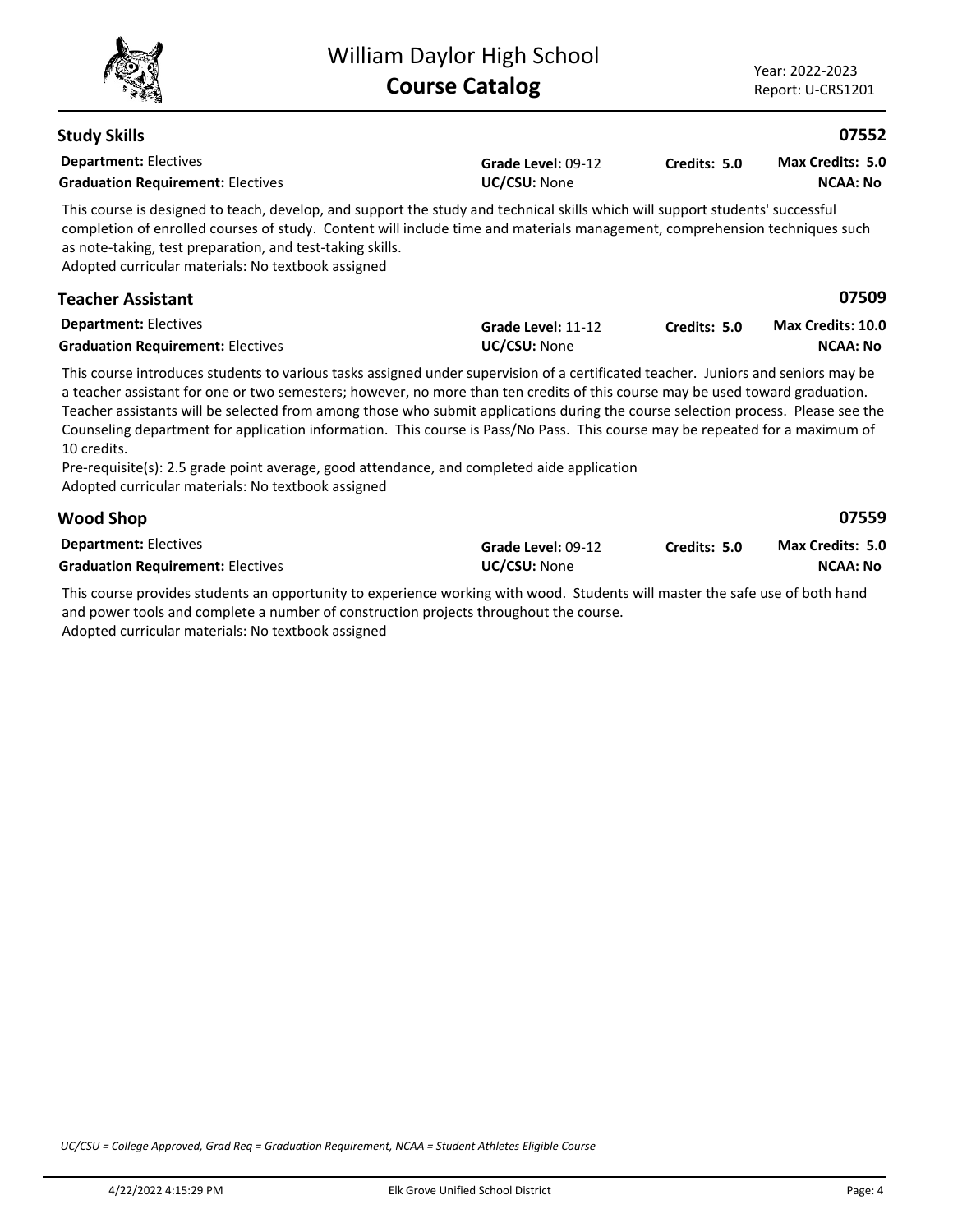

|                                                                                                                                                                                                                                                                                                                                                                                                                                                                                                                                                                                                                                                                                                                                                                                                                                                | <b>English</b>                            |                      |                                              |
|------------------------------------------------------------------------------------------------------------------------------------------------------------------------------------------------------------------------------------------------------------------------------------------------------------------------------------------------------------------------------------------------------------------------------------------------------------------------------------------------------------------------------------------------------------------------------------------------------------------------------------------------------------------------------------------------------------------------------------------------------------------------------------------------------------------------------------------------|-------------------------------------------|----------------------|----------------------------------------------|
| English 10                                                                                                                                                                                                                                                                                                                                                                                                                                                                                                                                                                                                                                                                                                                                                                                                                                     |                                           |                      | 02100                                        |
| Department: English<br><b>Graduation Requirement: English</b>                                                                                                                                                                                                                                                                                                                                                                                                                                                                                                                                                                                                                                                                                                                                                                                  | Grade Level: 10-12<br>UC/CSU: English (b) | Credits: 10.0        | <b>Max Credits: 10.0</b><br><b>NCAA: Yes</b> |
| This course is designed toward integrating reading, writing, listening, and speaking, and utilizing higher order thinking skills. This<br>course's standards-based instruction will include literature and expository writing, language mechanics and usage, and vocabulary<br>development in meaningful contexts. Various literary and expository genres such as the short story, novel, drama, poetry,<br>biography, and essay will be studied. Whenever possible, connections will be made between the language arts areas and the<br>10th grade world history course. Writing instruction, based primarily upon expository text and literature studied in the course,<br>will center on a variety of models and writing as a process as well as writing on demand.<br>Adopted curricular materials: CA StudySync 10, McGraw-Hill Education |                                           |                      |                                              |
| English 11                                                                                                                                                                                                                                                                                                                                                                                                                                                                                                                                                                                                                                                                                                                                                                                                                                     |                                           |                      | 02200                                        |
| Department: English<br><b>Graduation Requirement: English</b>                                                                                                                                                                                                                                                                                                                                                                                                                                                                                                                                                                                                                                                                                                                                                                                  | Grade Level: 11-12<br>UC/CSU: English (b) | <b>Credits: 10.0</b> | <b>Max Credits: 10.0</b><br><b>NCAA: Yes</b> |
| This course provides an integrated language arts approach within an enriched standards-based curriculum focusing on American<br>writers and the study of American literature. Students will examine the literature (which may include short stories, drama,<br>poetry, novels, essays, and biographies) in the context of thematic and/or historical connections. By participating in appropriate<br>reading, writing, and oral language activities, students will broaden their understanding of American culture and literature. This                                                                                                                                                                                                                                                                                                        |                                           |                      |                                              |

course will prepare students for critical reading and college-level writing. Adopted curricular materials: CA StudySync 11, McGraw-Hill Education

| English 12                             |                            |                      | 02300                    |
|----------------------------------------|----------------------------|----------------------|--------------------------|
| <b>Department:</b> English             | <b>Grade Level: 12</b>     | <b>Credits: 10.0</b> | <b>Max Credits: 10.0</b> |
| <b>Graduation Requirement: English</b> | <b>UC/CSU:</b> English (b) |                      | NCAA: Yes                |

This course offers standards-based integrated language arts instruction designed to address the unique needs of seniors who are preparing for the transition from high school to college and/or career. Students will study representative works of world literature in the context of thematic and/or historical connections to broaden their cultural perspectives. Writing domains emphasized in the course will lend themselves to interdisciplinary topics as well. This course will prepare students for critical reading and college-level writing.

Adopted curricular materials: CA StudySync 12, McGraw-Hill Education

| English 9                              |                            |                      | 02000                    |
|----------------------------------------|----------------------------|----------------------|--------------------------|
| <b>Department:</b> English             | Grade Level: 09-12         | <b>Credits: 10.0</b> | <b>Max Credits: 10.0</b> |
| <b>Graduation Requirement: English</b> | <b>UC/CSU:</b> English (b) |                      | NCAA: Yes                |

This course is designed to address the state content standards in reading, writing, listening, and speaking in an integrated approach to English/language arts, utilizing higher order thinking skills. Instruction will include reference skills, study and testtaking skills, writing, reading expository text and literature, language mechanics and usage, and vocabulary development in meaningful contexts. This class will study various and expository literary genres including the short story, novel, drama, poetry, biography, and essay. Writing instruction, based primarily upon expository text and literature studied in the course, will center on a variety of models and writing as a process as well as writing on demand. Adopted curricular materials: CA StudySync 9, McGraw-Hill Education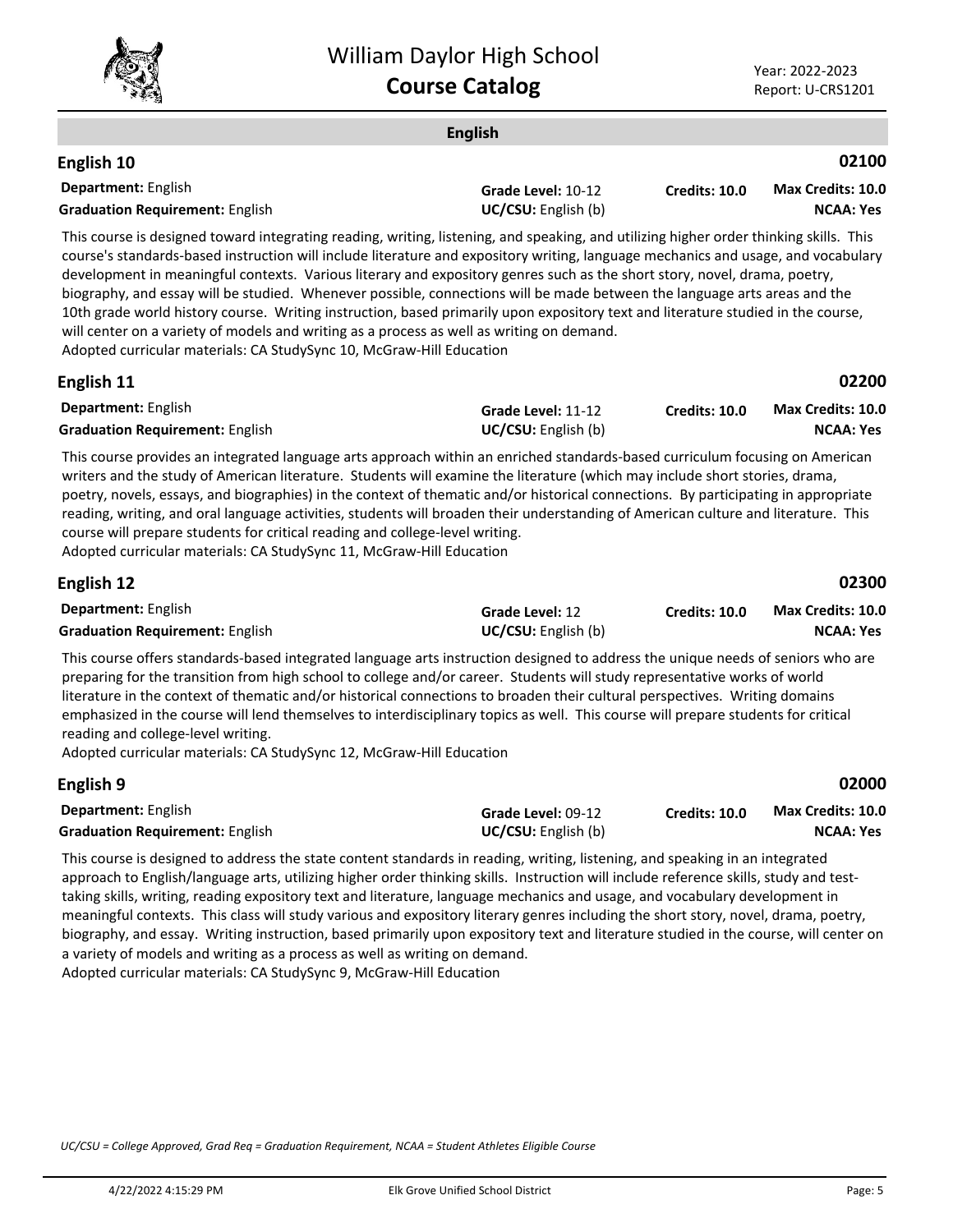## **Public Speaking I**

**Department:** English **Graduation Requirement:** Electives **Constanting Constanting Constanting Constanting Constanting Constanting Constanting Constanting Constanting Constanting Constanting Constanting Constanting Constanting Constanting Const** 

**Grade Level:** 09-12 **Credits: 5.0**

**NCAA: Yes Max Credits: 5.0**

**02641**

**Graduation Requirement:** Speech Proficiency

This one-semester elective course is designed for students who would like to gain more poise and confidence in their communication skills. Course content may include individual speeches, such as the personal experience, demonstration, informative, persuasive and impromptu, as well as narrative speaking, oral interpretation of prose and/or poetry, original oratory, and debate. In addition, students will work on group projects that may consist of commercials, the interview, discussion groups that deal with problem solving, and original script writing for a group television program. Students may also be videotaped on occasion, utilizing that medium to critique their speeches and motivate them to become better communicators. This class will satisfy the District's Speech Proficiency requirement.

Adopted curricular materials: No textbook assigned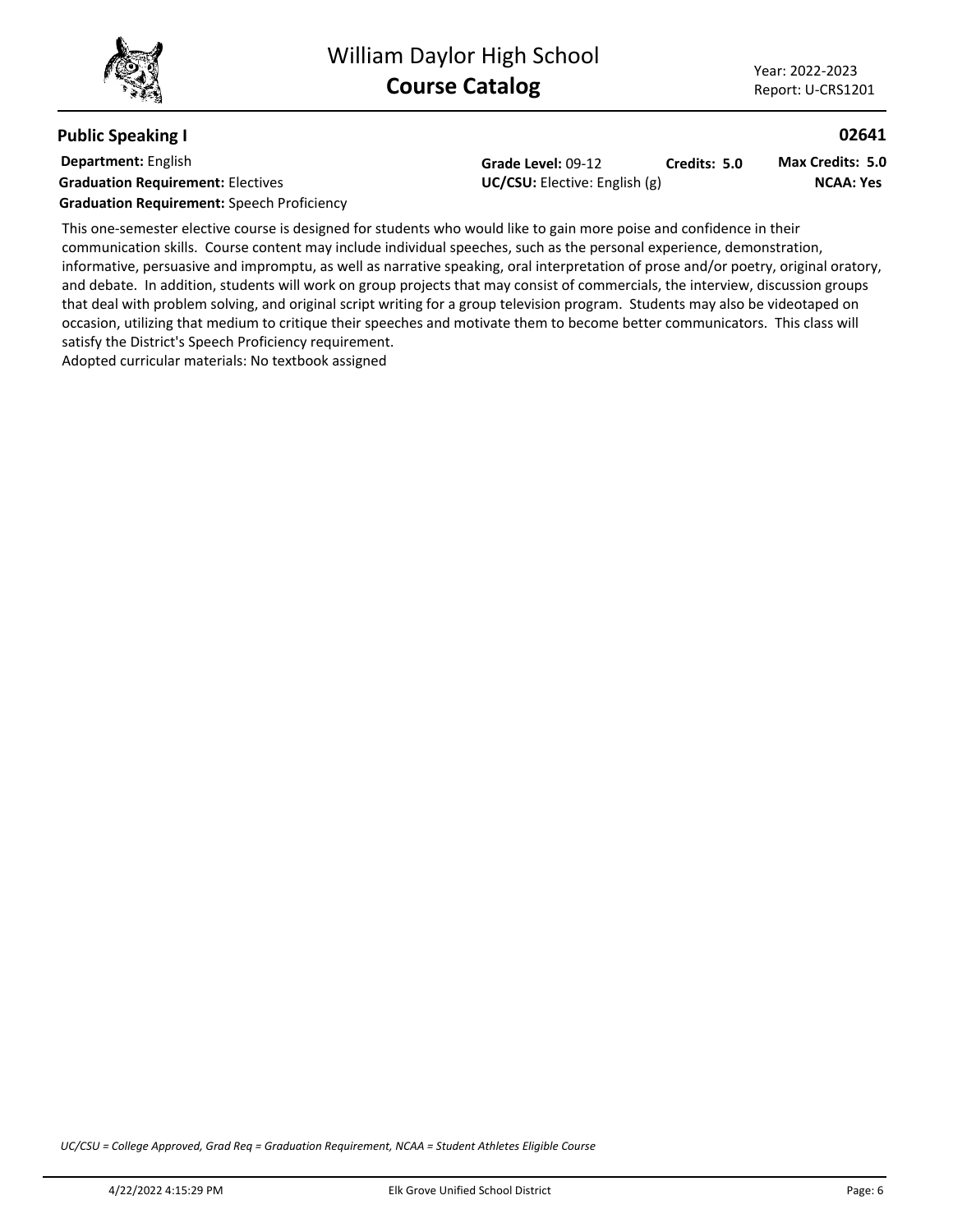

|                                                                                                                             | <b>Health</b>      |              |                  |
|-----------------------------------------------------------------------------------------------------------------------------|--------------------|--------------|------------------|
| <b>Health</b>                                                                                                               |                    |              | 15000            |
| <b>Department: Health</b>                                                                                                   | Grade Level: 09-12 | Credits: 5.0 | Max Credits: 5.0 |
| <b>Graduation Requirement: Health</b>                                                                                       | UC/CSU: None       |              | <b>NCAA: No</b>  |
| This course focuses on boalth promotion, disasse provention, and risk reduction. Topics may include substance use and abuse |                    |              |                  |

This course focuses on health promotion, disease prevention, and risk reduction. Topics may include substance use and abuse, comprehensive sexual health education, human trafficking, nutrition, first aid, hands-on compression-only CPR and AED instruction, health-related physical fitness concepts, hygiene, mental health/self-esteem, and health-related careers.

Adopted curricular materials: Glencoe Health, McGraw-Hill, Copyright 2022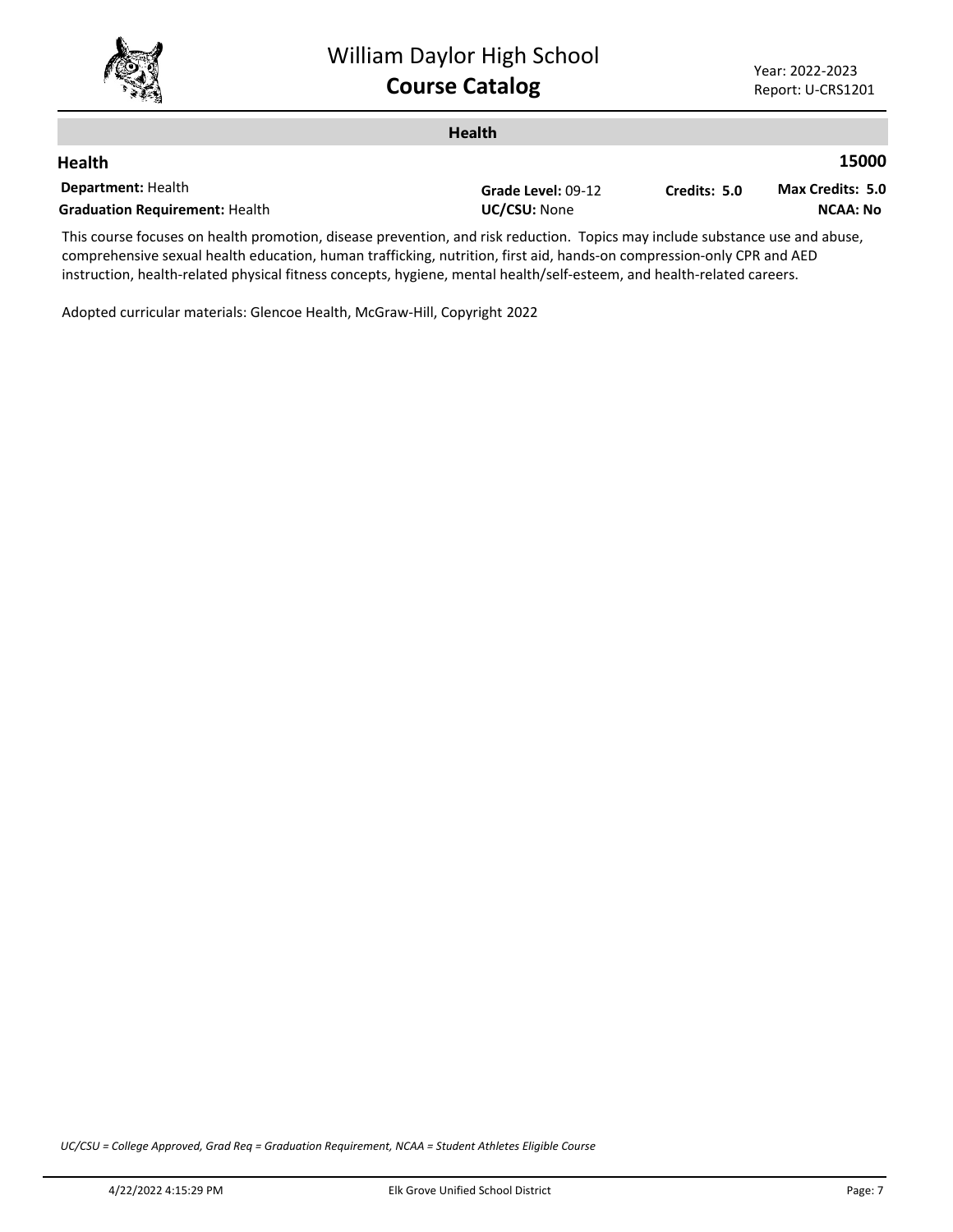

#### **History/Social Science**

#### **American Government**

| <b>Department: History/Social Science</b>          | Grade Level: 12               | Credits: 5.0 | <b>Max Credits: 5.0</b> |
|----------------------------------------------------|-------------------------------|--------------|-------------------------|
| <b>Graduation Requirement: American Government</b> | <b>UC/CSU:</b> US History (a) |              | <b>NCAA: Yes</b>        |

This course is designed to prepare students to assume their rights and responsibilities as citizens, which is required for graduation. To achieve this, various branches and key agencies of our government, from the local to the national level, will be studied. Civil rights, affirmative action, the ERA, and the criminal justice system will be emphasized. Resource speakers will be utilized to help students understand the major issues which affect the government today and the process by which political decisions are made. Adopted curricular materials: Impact California Social Studies: Principles of American Democracy, Copyright 2019, McGraw-Hill Education

### **Economics**

**01420**

**01310**

| <b>Department: History/Social Science</b> | Grade Level: 12                                     | Credits: 5.0 | <b>Max Credits: 5.0</b> |
|-------------------------------------------|-----------------------------------------------------|--------------|-------------------------|
| <b>Graduation Requirement: Economics</b>  | <b>UC/CSU:</b> Elective: History/Social Science (g) |              | NCAA: Yes               |

This course introduces the basic principles of all economic systems with special emphasis on a market-based system. This course is required for graduation. Specific topics include the basic principles of decision-making, scarcity, opportunity, cost, and the principles of supply and demand. These principles are examined from individual, national, and international perspectives. This course is designed to give students the necessary tools to analyze their own personal decision making as well as to evaluate the decisions of an individual firm, or the nation as a whole.

Adopted curricular materials: Impact California Social Studies: Principles of Economics, Copyright 2019, McGraw-Hill Education

| <b>US History</b>                         |                               |               | 01210                    |
|-------------------------------------------|-------------------------------|---------------|--------------------------|
| <b>Department: History/Social Science</b> | Grade Level: 11-12            | Credits: 10.0 | <b>Max Credits: 10.0</b> |
| <b>Graduation Requirement: US History</b> | <b>UC/CSU:</b> US History (a) |               | NCAA: Yes                |

This course focuses on the study of modern American history, in accordance with the state framework. This is an 11th grade social science course. The class begins with a review of United States history from the nation's beginnings to the start of the 20th century. Connecting with past learning will highlight the initial segment of the class. The primary focus of the course will be I900 America to the present. Students will participate in the examination of: the Progressive Era, the Jazz Age, world wars and cold wars, depression, civil rights, Watergate, and America today. An in-depth investigation of historical events and periods, the fostering of multicultural awareness, the recognition of ethical, civic, and democratic values present in American history, and the development of a historical perspective in relation to contemporary events represent the major aspects of the course. Literature, music, art, primary readings, videos, simulations and other activities will be used to enhance the subject. Adopted curricular materials: Impact California Social Studies: United States History & Geography, Continuity and Change, Copyright 2019, McGraw-Hill Education

**World Geography**

**01010**

| <b>Department: History/Social Science</b> | Grade Level: 09-12               | Credits: 5.0 | <b>Max Credits: 5.0</b> |
|-------------------------------------------|----------------------------------|--------------|-------------------------|
| <b>Graduation Requirement: Geography</b>  | <b>UC/CSU:</b> World History (a) |              | <b>NCAA: Yes</b>        |

This course introduces students to the world's geographic regions and allows them to relate that knowledge to events in today's rapidly changing world. Contemporary issues confronting the world today, such as world trade, problems of developing nations, urbanization, environmental pollution, and conservation of the world's resources are addressed. Students develop certain basic geography skills. These include map reading and place name identification along with the interpretation of charts and diagrams. As students gain a global perspective of geography, they become increasingly aware of their role as a global citizen today.

Adopted curricular materials: World Geography & Cultures, Glencoe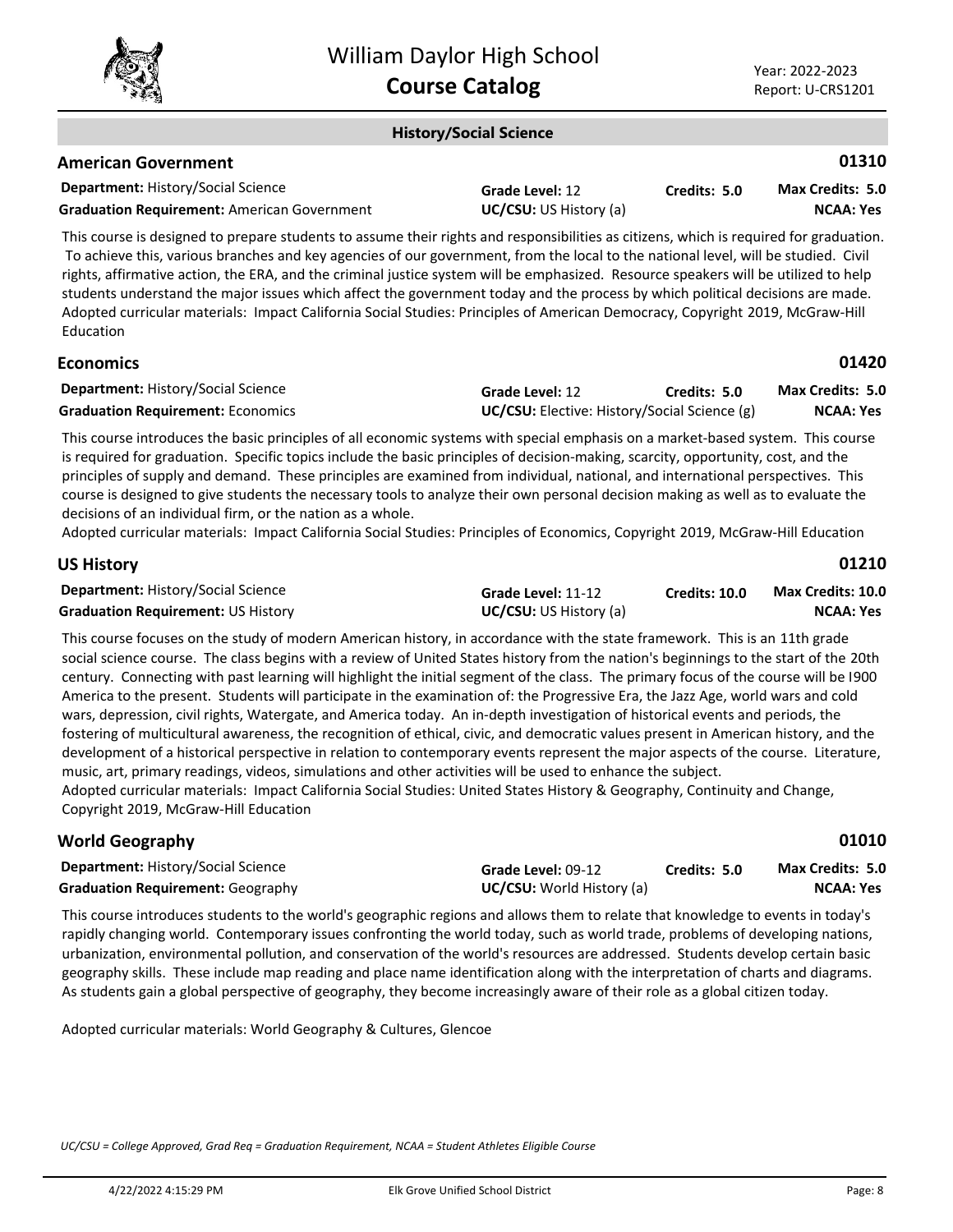**01110**

## **World History**

**Department:** History/Social Science **Graduation Requirement:** World History **UC/CSU:** World History (a)

**Grade Level:** 10-12

**Credits: 10.0 NCAA: Yes Max Credits: 10.0**

This course explores how the connection between the past and the future will continue to form our lives. In World History, students again recognize the growing interdependence of people and cultures throughout the world. Students examine major turning points in the shaping of the modern world from the late eighteenth century to the present. Literature is incorporated to shed light on the life and times of the people and helps explain how and why things turned out as they did in the world today. Adopted curricular materials: Impact California Social Studies: World History, Culture and Geography, Copyright 2019, McGraw-Hill Education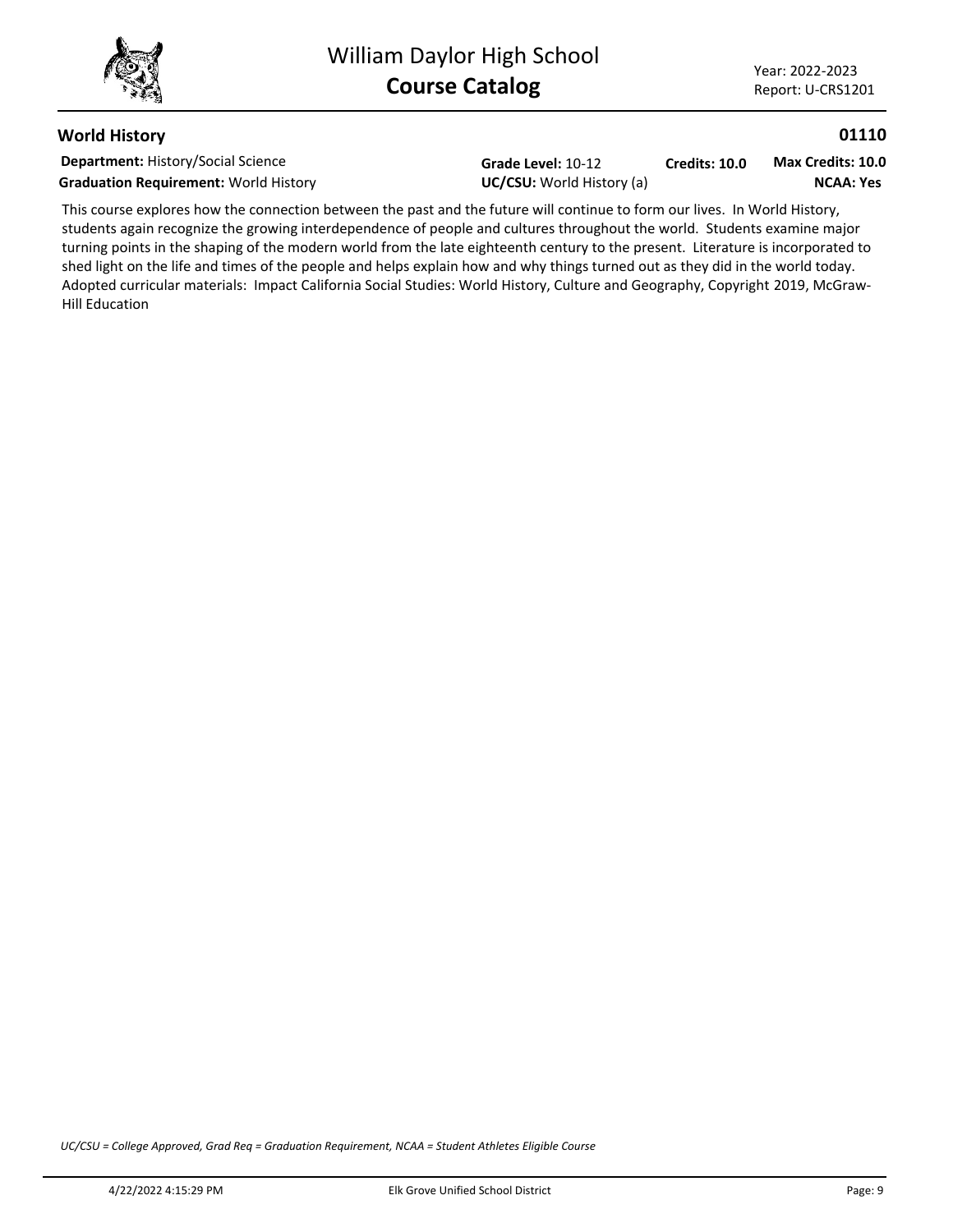**03015**

#### **Mathematics**

| <b>Applied Mathematics</b>                 |                          |               | 03019             |
|--------------------------------------------|--------------------------|---------------|-------------------|
| <b>Department:</b> Mathematics             | Grade Level: 09-12       | Credits: 10.0 | Max Credits: 10.0 |
| <b>Graduation Requirement: Mathematics</b> | UC/CSU: Mathematics I(c) |               | NCAA: No          |

This year-long college-preparatory course supports key Mathematics I standards and introduces key Mathematics II standards. Designed for students who seek a better grasp of mathematical concepts before enrolling in Mathematics II, this course makes explicit connections between the Standards for Mathematical Practice and the Content Standards through performance tasks and project-based learning. This course prioritizes the usefulness in learning mathematics as students apply their knowledge using a variety of avenues such as surveys and art.

Pre-requisite(s): Mathematics I

Adopted curricular materials: EGUSD Printed APPLIED MATH Materials

## **Mathematics I**

| <b>Department:</b> Mathematics               | Grade Level: 08-12                | <b>Credits: 10.0</b> | <b>Max Credits: 10.0</b> |
|----------------------------------------------|-----------------------------------|----------------------|--------------------------|
| <b>Graduation Requirement: Mathematics I</b> | <b>UC/CSU:</b> Mathematics $I(c)$ |                      | NCAA: Yes                |

This course is the first course in a series of three that uses an integrated approach to cover the following domains: Number and Quantity, Algebra, Functions, Geometry, and Statistics and Probability. The problem situations, models, and technology used will foster connections to the eight standards of mathematical practice, which develop concepts from multiple perspectives. Mathematics I topics focus on the interconnectedness of function elements, tables, graphs, and equations; comparison and contrast and decision-making using Algebraic models; proving Geometric theorems about two-dimensional figures; and modeling using mathematical probability. Technology will be used to introduce and expand upon all areas of focus. Adopted curricular materials: Integrated Mathematics 1, Houghton-Mifflin Harcourt

| <b>Mathematics I A</b>                   |                    |                                          | 03012                    |
|------------------------------------------|--------------------|------------------------------------------|--------------------------|
| <b>Department:</b> Mathematics           | Grade Level: 09-12 | Credits: 10.0                            | <b>Max Credits: 10.0</b> |
| <b>Graduation Requirement: Electives</b> |                    | <b>UC/CSU:</b> Elective: Mathematics (g) |                          |

This 10-credit course is the first in a two-part course which integrates the conceptual categories of Number and Quantity, Algebra, Functions, Geometry, and Statistics. Coupled with Mathematics I B, these two courses are the equivalent of Mathematics I. The problem situations, models, and technology used will foster connections to the eight Standards for Mathematical Practice which develop conceptual understanding from multiple perspectives. Mathematics I A topics focus on the interconnectedness of function elements, tables, graphs, and equations; comparing and contrasting and decision-making using Algebraic models, and modeling using mathematical probability. In addition, students will be provided with online and in-class intervention to fill in any gaps in mathematical knowledge needed for success in Mathematics I A. This course earns five elective credits and five mathematics credits.

Adopted curricular materials: Integrated Mathematics 1, Volume 1; Houghton Mifflin Harcourt

## **Mathematics I B**

| <b>Department:</b> Mathematics               | Grade Level: 09-12       | <b>Credits: 10.0</b> | <b>Max Credits: 10.0</b> |
|----------------------------------------------|--------------------------|----------------------|--------------------------|
| <b>Graduation Requirement: Mathematics I</b> | UC/CSU: Mathematics I(c) |                      | <b>NCAA: Yes</b>         |

This 10-credit course is the second in a two-part course which integrates the conceptual categories of Number and Quantity, Algebra, Functions, Geometry, and Statistics. Coupled with Mathematics I A, these two courses are the equivalent of Mathematics I. The problem situations, models, and technology used will foster connections to the eight Standards for Mathematical Practice which develop conceptual understanding from multiple perspectives. Mathematics I B topics focus on exponential relationships, geometric transformation and congruence, the properties of lines, angles, and triangles, along with the applications of these properties; and quadrilaterals and coordinate proof. In addition, students will be provided with online and in-class intervention to fill in any gaps in mathematical knowledge needed for success in Mathematics I B. This course earns five elective credits and five math credits.

Pre-requisite(s): Mathematics I A

Adopted curricular materials: Integrated Mathematics 1, Volume 2; Houghton Mifflin Harcourt

*UC/CSU = College Approved, Grad Req = Graduation Requirement, NCAA = Student Athletes Eligible Course*

**03013**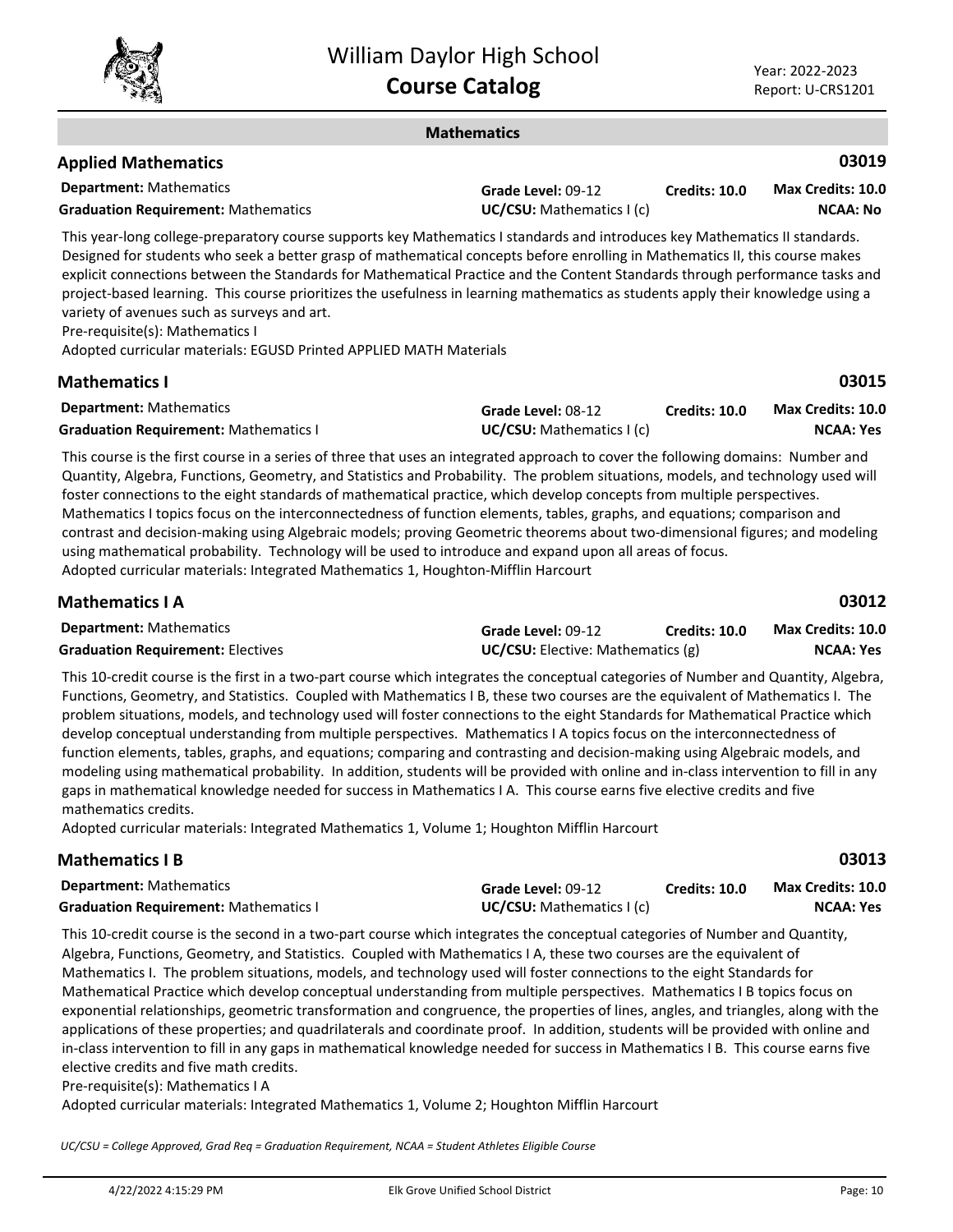**03016**

## **Mathematics I Support**

**Department:** Mathematics

Graduation Requirement: Electives<br>
UC/CSU: None

**Grade Level:** 09-12

**Credits: 10.0 NCAA: No Max Credits: 10.0**

This course is designed for the Mathematics I student who is performing below grade level due to learning gaps. The content taught in this course aligns with the Mathematics I scope and sequence and provides students with the opportunity to receive additional instruction in standards that are essential to success in high school math. Students will be provided with both online and in-class intervention to support mastering the Mathematics I standards along with standards from previous grade levels. Co-requisite: Concurrent enrollment in Mathematics I

Adopted curricular materials: IXL Math (digital/on-line curriculum)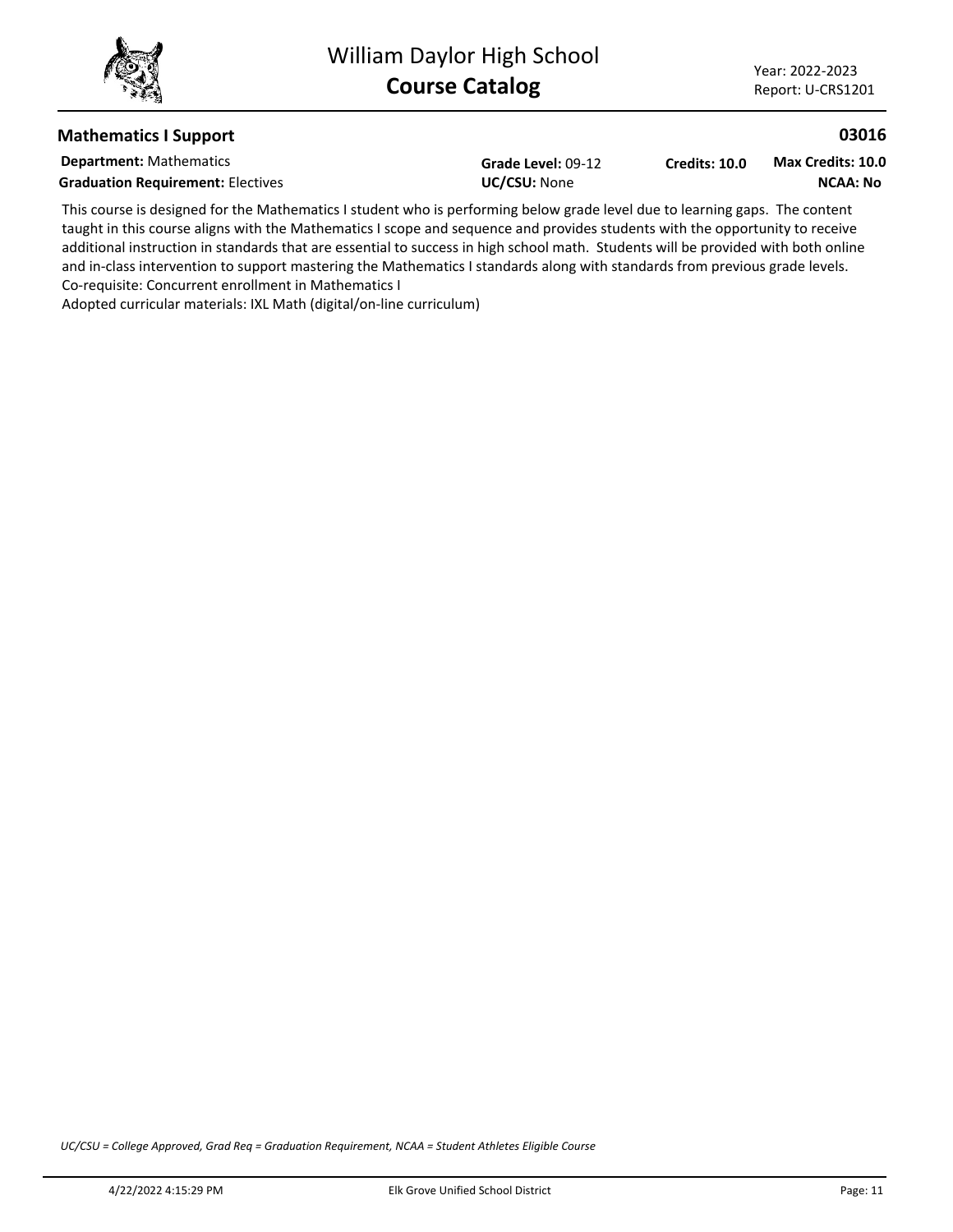

#### **Science Department:** Science **04104** This laboratory course provides a foundation for the biological and earth sciences. Topics include ecosystem interactions and energy, history of Earth's atmosphere, evidence for evolution, inheritance of traits, structure and function, and ecosystem stability and the response to climate change. This course emphasizes developing conceptual models through asking questions, analyzing data, designing and carrying out experiments and designing solutions to real world situations. Co-requisite: Completion or enrollment in Mathematics I or equivalent Adopted curricular materials: STEMscopes CA-NGSS-3D, The Living Earth, Accelerated Learning, Inc. **Biology of the Living Earth Grade Level:** 09-12 Graduation Requirement: Life Science<br>
UC/CSU: Biological Science (d) **Credits: 10.0 NCAA: Yes Max Credits: 10.0 04304 Physics of the Universe**

| <b>Department:</b> Science                      | Grade Level: 10-12                  | <b>Credits: 10.0</b> | <b>Max Credits: 10.0</b> |
|-------------------------------------------------|-------------------------------------|----------------------|--------------------------|
| <b>Graduation Requirement: Physical Science</b> | <b>UC/CSU:</b> Physical Science (d) |                      | <b>NCAA: Yes</b>         |

This laboratory course addresses the relationships of physics in the universe. Emphasis is on observing phenomena, gathering and interpreting data, developing models, discovering graphical and mathematical relationships, and engineering and refining solutions to realistic problem scenarios. This course includes units on motion and forces, energy conversions, waves and electromagnetic waves, nuclear processes, and stellar processes.

Co-requisite: Completion of or enrollment in Mathematics I or equivalent

Adopted curricular materials: STEMscopes CA-NGSS-3D, Physics in the Universe, Accelerated Learning, Inc.